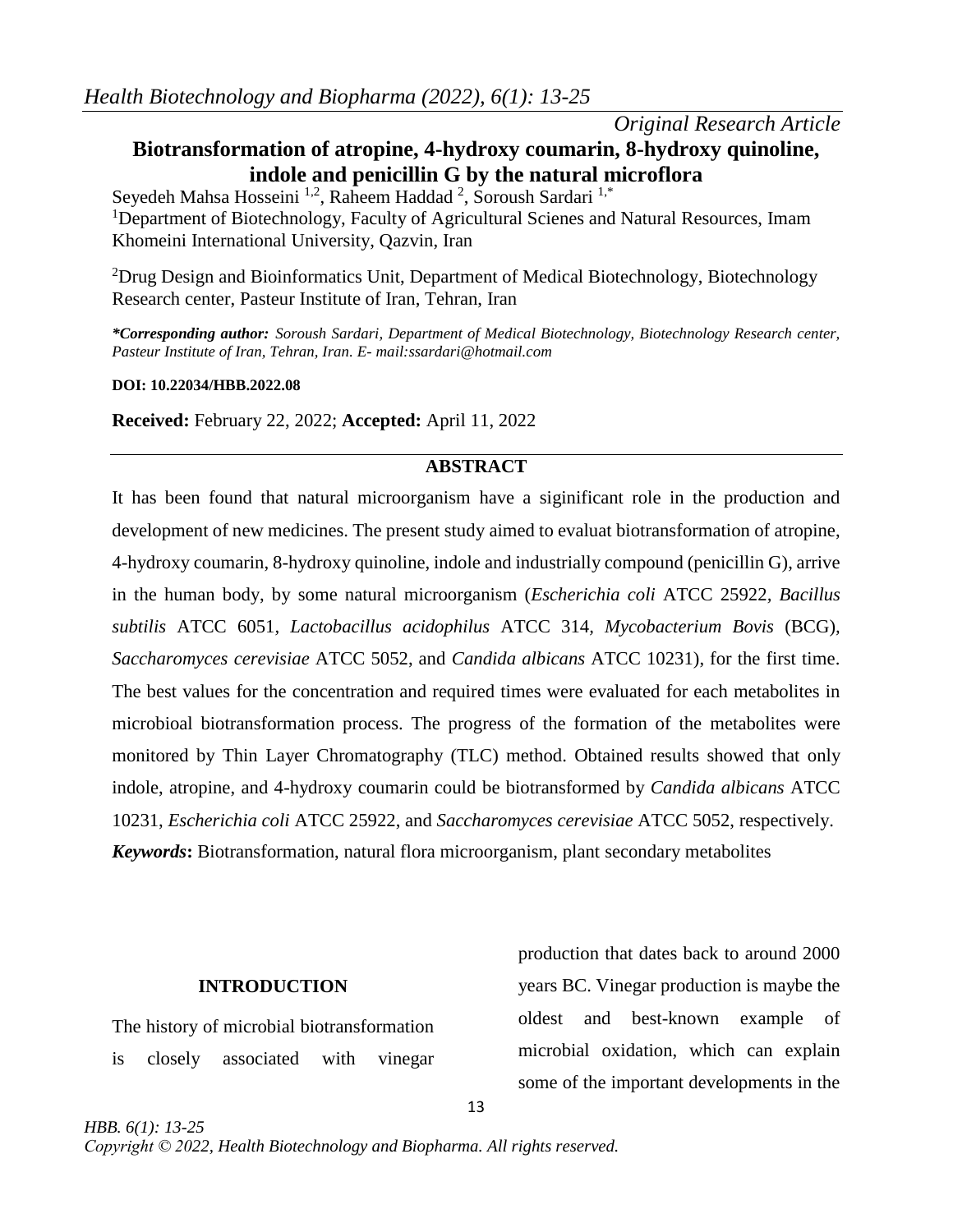field of microbial biotransformation by active cells [1]. Humans have utilized microbial enzymes for thousands of years to produce and preserve foodstuffs such as cheese, beer, vinegar, and wine [2].

The microbial transformation has been used to produce products that are difficult to produce by chemical methods. In addition, chemical processes can lead to a group of environmentally harmful wastes. Biotechnological production, for example, biotransformation compounds, appears as an interesting alternative to overcome the problems associated with chemical synthesis and it is cheaper to use a microorganism for the synthesized compound [1-5].

Today, products obtained through biotransformation are labeled as natural products [6-7]. Biotransformation is the reaction of one enzyme to several enzymes or the use of the entire contents of a cell. Microorganisms have abundant potential for inducing many changes of innovative and improvised enzyme systems that are capable for converting unfamiliar substrates [7-11].

Microbial biotransformation of biological compounds has useful applications in the synthesis of drugs. Pharmaceuticals are the most important type of fine-chemical products, and this applies to fine-chemical

*Sardari et al. Biotransformation by the natural microflora* products that are produced by biotransformation. Some other types of fine chemicals, such as dyes, are never produced by biotransformation, but biotransformation is relatively important for food ingredients, and also seems to have found a place in the cosmetics industry. Natural compounds and their derivatives are indeed the prevailing classes of products produced by biotransformation [1,3,4,5,8,12]. The microbial transformation has been studied for centuries. The number of products of microbial biotransformation is almost doubling every decade.

> The human body contains important and beneficial microorganisms, each of which in turn is effective in the biotransformation process. Many microorganisms are part of the body's natural flora, but microorganisms that arrive in the body through food are also involved in the microbiological process. The following are the most important microorganisms in the human body: *Escherichia coli*, *Bacillus subtilis*, *Lactobacillus*, *Mycobacterium*, *Saccharomyces cerevisiae*, and *Candida albicans*.

> Plant and medicinal substances in the human diet contain metabolites and active substances that can react with microflora and change the process of microbial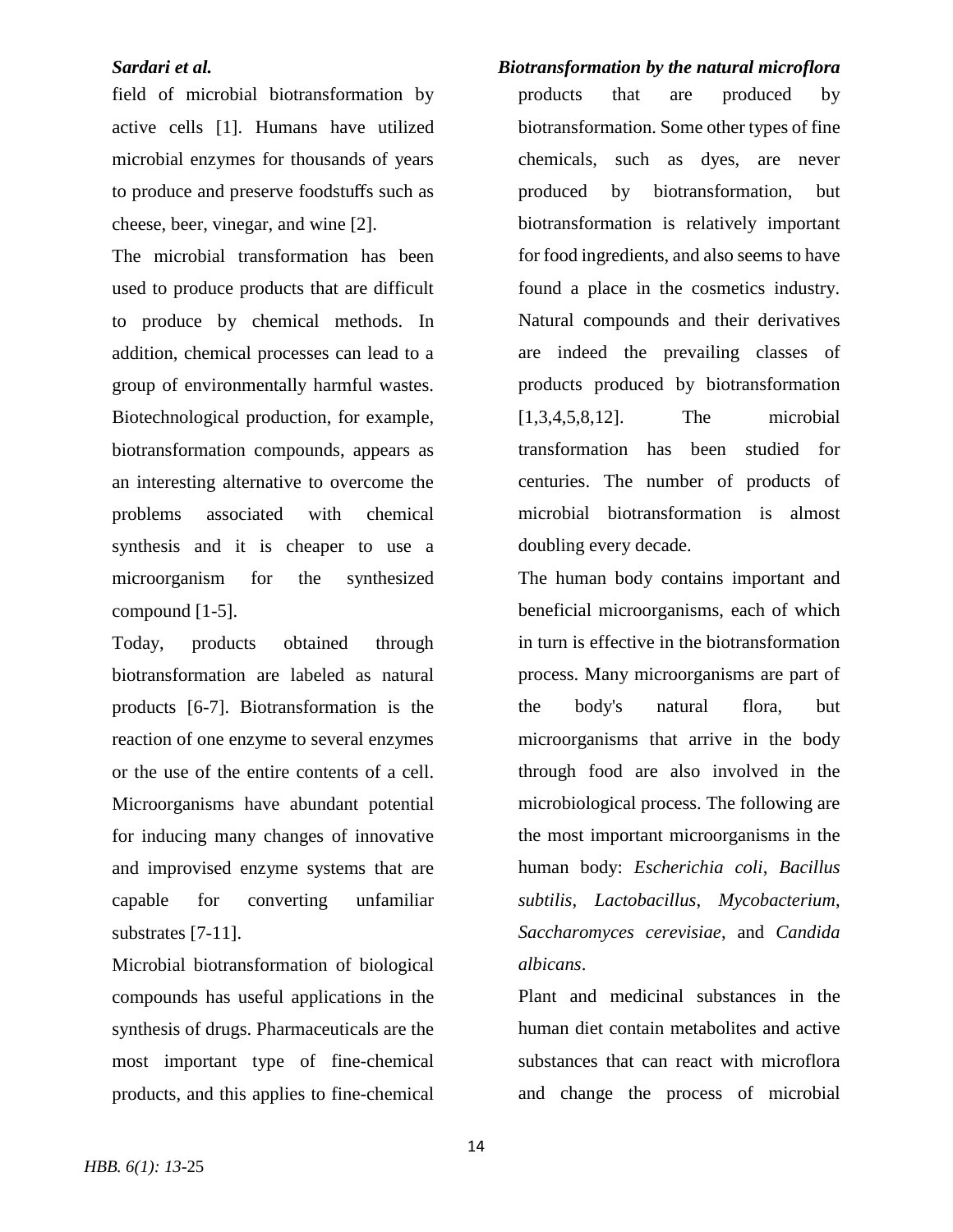biotransformation. Among the important plant metabolites and drugs that are in the human food basket, the following can be mentioned: Atropine, a tropane alkaloid of medicinal interest, was found in plants of the Solanaceae family. Atropine has been widely utilized in clinical for many years as anticholinergic agents and a mydriatic drug in ophthalmology [13-16]. Indole and Quinoline, are polycyclic aromatic nitrogen heterocycles compounds, occur in various products such as oil, creosote, and pharmaceuticals. Quinoline and its derivatives are widely used as raw materials and solvents in the manufacture of dyes, paints, fungicides, and woodtreatment chemicals [17-20]. Indole and derivatives are widely used for the synthesis of pharmaceutical, dyes, and industrial solvents [21-23]. Coumarins, are widely distributed in nature and make up an important part of the human diet. They are found naturally in all parts of plants and microorganisms. Coumarine and derivatives are biologically active. It has a wide range of pharmacological activities and much research has focused on the antibacterial and antifungal activities [24- 29].

Penicillin is known as the first antibiotic to be discovered and is still involved in a range of pharmacological studies [30-31].

### *Sardari et al. Biotransformation by the natural microflora*

Since their importance in the food and medicine basket of humans, their change is important and their microbial transformation with natural flora are the basis for research biotransformation.

In this present work, we have reported results of the ability microbial biotransformation of atropine, 4-hydroxy coumarin, 8-hydroxy quinoline, indole, and penicillin G with Escherichia coli, Bacillus subtilis, Lactobacillus, Mycobacterium, Saccharomyces cerevisiae, and Candida albicans for the first time.

### **MATERIALS AND METHODS**

Atropine was obtained from Minsheng Group Shaoxing Pharma Co.Ltd, China. Indole, 4-hydroxy coumarin and 8-hydroxy quinoline were obtained from Merk, Germany. Penicillin G sodium was obtained from Jaber Pharma, Iran. Organic solvents: Ethanol, n-hexane, chloroform, methanol, tri ethylamine, dichloromethane, acetone, acetic acid, toluene and dimethylsulfoxide were of analytical grade and were obtained from Merck, Germany. Ethyl acetate was obtained from Chem lab, Belgium. Silica gel TLC sheets were obtained from Merck, Germany.

### *Growth medium and condition*

*Escherichia coli* ATCC 25922 and *Bacillus subtilis* ATCC 6051 were grown in culture medium Nutrient broth (was obtained from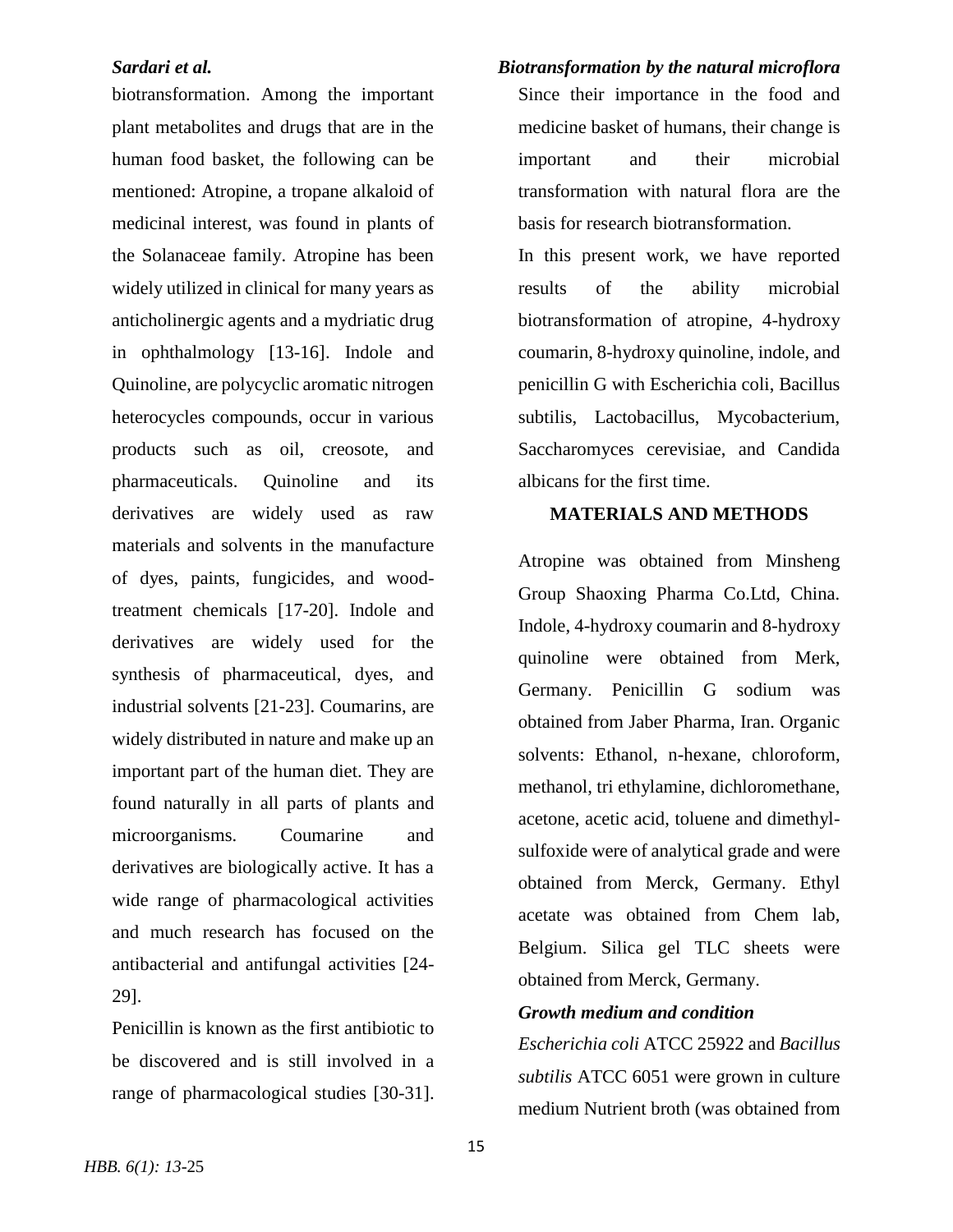HIMEDIA, INDIA), Culture flasks were incubated at 37 ℃ in a shaker rotating at 150 rpm for 24 h under aerobic conditions. *Candida albicans* ATCC 10231 and *Saccharomyces cerevisiae* ATCC 5052 were grown in culture medium Sabouraud maltose broth (was obtained from DIFCO, Becton, Dickinson, USA), Culture flasks were incubated at 37℃ in a shaker rotating at 150 rpm for 48 hours under aerobic conditions. *Lactobacillus acidophilus* ATCC 314 was grown in culture medium MRS broth (was obtained from Liofilchem, ITALY), Culture flasks were incubated at 37 ℃ in a shaker rotating at 150 rpm for 24 h under anaerobic conditions. *Mycobacterium Bovis* (BCG) was grown in culture medium Middlebrook 7H9 Broth (was obtained from HIMEDIA, India), Culture flasks were incubated at  $37^{\circ}$ C in a shaker rotating at 150 rpm for 72 h under aerobic conditions. All of the microorganisms were added after dissolving, autoclaving, and cooling broth medium culture.

# *Determination of Minimum Inhibitory Concentration (MIC)*

MIC of the atropine, 4-hydroxy coumarin, 8-hydroxy quinoline, indole, and penicillin G by *Candida albicans* ATCC 10231, *Escherichia coli* ATCC 25922, *Bacillus subtilis* ATCC, *Saccharomyces cerevisiae*

# *Sardari et al. Biotransformation by the natural microflora*

ATCC 5052, and *Lactobacillus acidophilus* ATCC 314 were determined by following the broth microdilution method for an antifungal and antimicrobial test based on NCCLS M27-A [32]. Sabouraud maltose broth was used as the growth medium for *Candida albicans* and *Saccharomyces cerevisiae*. The nutrient broth was used as the growth medium for *Escherichia coli* and *Bacillus subtilis*, and MRS Broth was used as the growth medium *Lactobacillus acidophilus*. The absorbance was read 530 nm for fungi and 600 nm for bacteria inoculums to reach the suitable density of test microorganisms. The compounds were dissolved in Dimethyl Sulfoxide (DMSO) at the concentration of 10 mg/ml. Fluconazole and nystatin were used as a reference in the antifungal test, streptomycin was the reference for an antimicrobial test, and DMSO was the solvent control. Wells including serial dilution of DMSO and broth media only were also included as controls. The plates were covered and incubated at 37 ℃ for 24 and 48 h. The MIC value was measured by reading the concentration of the well with no growth.

This test for *Mycobacterium* is different from other bacteria and fungi tested in this study. There is no need to make a microbial suspension. MIC of atropine, 4-hydroxy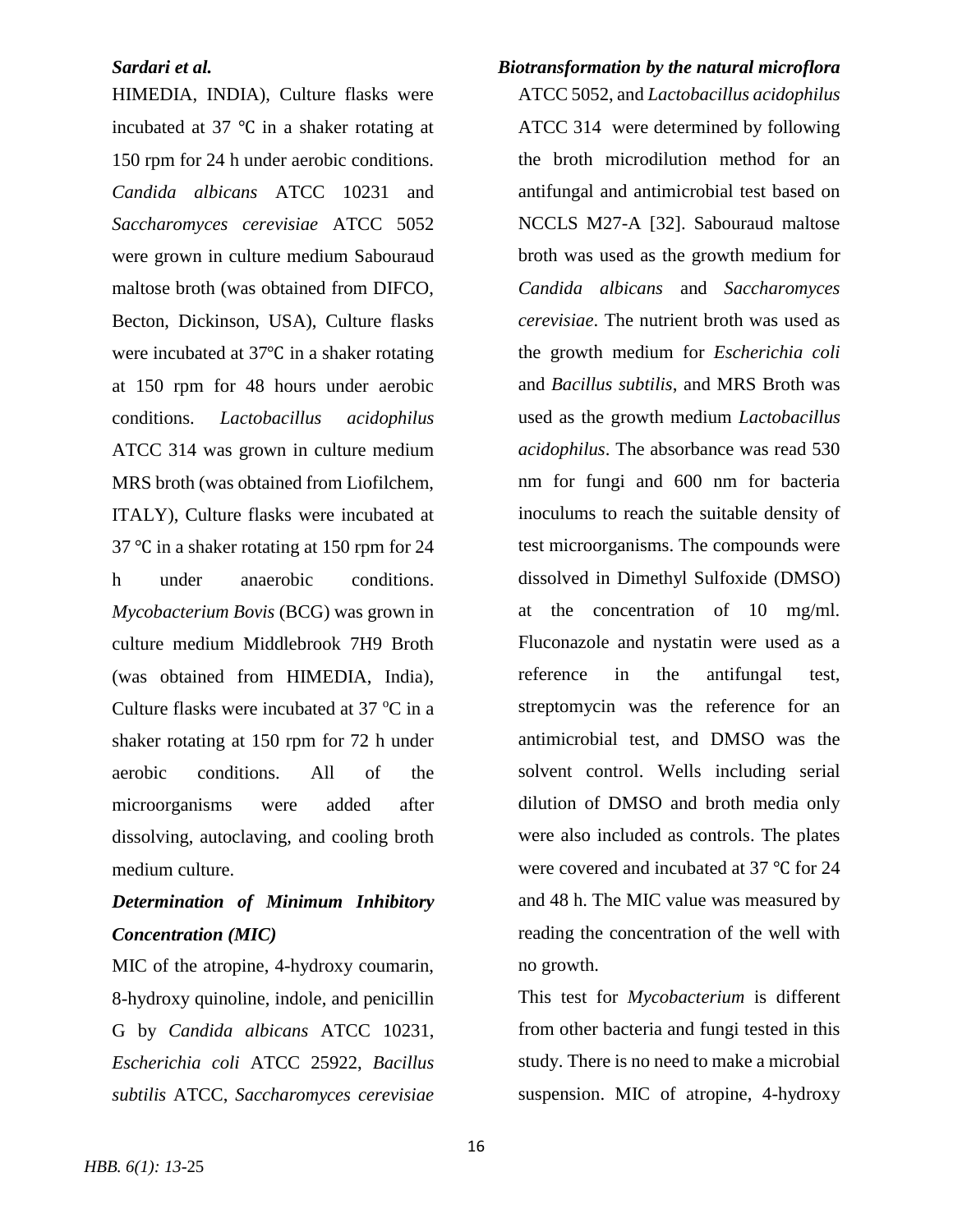coumarin, 8-hydroxy quinoline, indole and penicillin G by *Mycobacterium Bovis (BCG)* was performed using broth microdilution method as the standard procedure for RGM [33]. Middlebrook 7H9 broth was used as the medium in this assay. Ethambutol was reference for antimicrobial test and DMSO as solvent control. The microplate was incubated for 72 h in 30˚C. After addition of Alamar Blue and incubation, the MIC was determinate as the lowest sample concentration at which no pink color appeared.

### *Microbial transformation*

According to MIC, some of the compounds were used for transformation that does not have the power to remove microorganisms during the biotransformation. The compound's concentration was below the MIC in the water phase. Biotransformation by growing microorganisms was carried out as follows: microorganisms were first incubated in 250 ml flasks (37 ℃, 150 rpm) containing 100 ml medium culture broth. Then, substrates (atropine, indole, 8 hydroxy quinoline, and penicillin G dissolved in ethanol, 4-hydroxy coumarin dissolved in methanol) were added into this system. Meantime, three kinds of control were performed as follows: (1) transformation broth with microorganisms but no addition of substrates, (2)

*Sardari et al. Biotransformation by the natural microflora* transformation broth with substrates but no addition of microorganisms, (3) medium culture broth souls. The transformation was terminated by the addition of ethyl acetate. After further cultivation at 30 °C for 14 days, samples were taken daily and were extracted thrice with an equal volume of ethyl acetate. The sample liquid was evaporated in a rotary evaporator under reduced pressure, and the residue was dissolved in methanol. The controls were done in the same way.

# *Thin Layer Chromatography (TLC) separation of produce biotransformation*

All the crude ethyl acetate extracts were monitored by TLC on percolated silica gel sheet  $60F_{254}$ . Compounds were visualized by UV light at 254 nm and 366 nm in the TLC chamber. The appropriate mobile phase was selected according to the point resolution. Control flasks were also extracted using the same procedure and analyzed by TLC. The *Rf* value of each band was calculated as the distance traveled by the solute separated by the distance traveled by the solvent.

#### **RESULTS**

### *Antimicrobial activity*

The inhibitory effect of compounds on microorganisms was tested. The antimicrobial activities, as given by the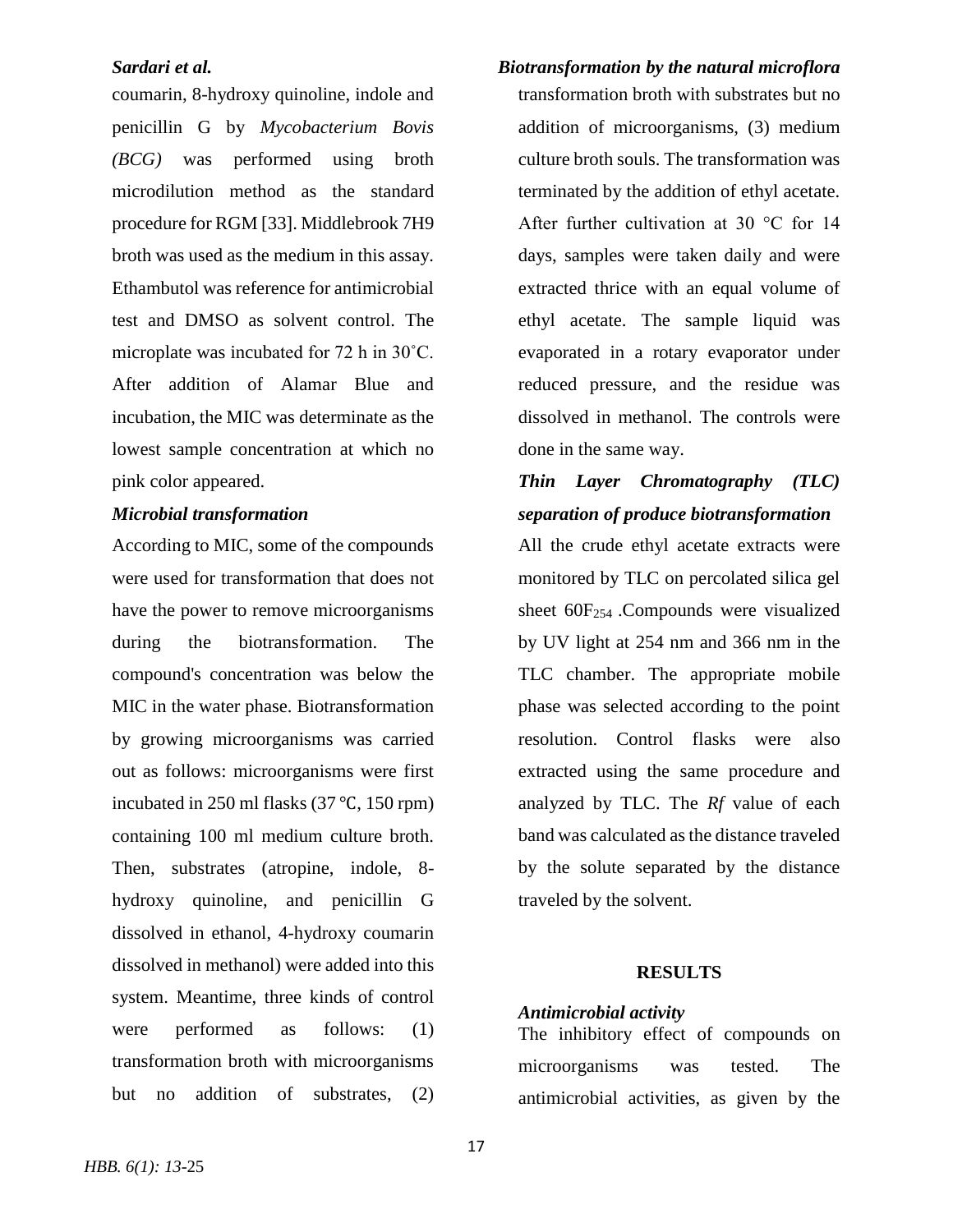### *Sardari et al. Biotransformation by the natural microflora*

MIC values, of the six compounds are shown in Table 1. As previously mentioned, for biotransformation, some substrates are used that do not affect the growth of microorganisms during the process.

#### *Biodegradation*

For 14 days, sampling was performed regularly and daily during a specified hour. The ability to biotransformed or not biotransformed compounds were tested and those that can be biotransformed with the day of the beginning of transformation are listed in Table 2 and schematically

# represented in Figure 1. Within 3 days for Indole and Atropine, and 8 days for 4 hydroxy coumarin, compounds were disappeared from the culture medium and new compounds appeared in the supernatant. This metabolite was not detected in the extract of the supernatant of the control. The microbial transformation of Atropine by Escherichia coli K12, Indole by Candida albicans ATCC 10231, and 4 hydroxy coumarin by Saccharomyces cerevisiae ATCC 5052 gave novel compounds.

|                        |                                 |                          |                                             |                        | using prour ununun memou                 |                          |                                        |                |                                          |                |                                                 |                   |
|------------------------|---------------------------------|--------------------------|---------------------------------------------|------------------------|------------------------------------------|--------------------------|----------------------------------------|----------------|------------------------------------------|----------------|-------------------------------------------------|-------------------|
|                        | <b>Microorganism</b>            |                          |                                             |                        |                                          |                          |                                        |                |                                          |                |                                                 |                   |
| Compound               | E.coli k12<br><b>ATCC 29922</b> |                          | <b>Bacillus</b> ubtilis<br><b>ATCC 6051</b> |                        | Lactobacillus<br>acidopillus<br>ATCC 314 |                          | Mycobacterium<br><b>Bovis</b><br>(BCG) |                | Candida<br>albicans<br><b>ATCC 10231</b> |                | Saccharomyces<br>cerevisiae<br><b>ATCC 5052</b> |                   |
|                        | $MIC$ $\mu$ g/ml                |                          |                                             |                        |                                          |                          |                                        |                |                                          |                |                                                 |                   |
|                        | 24h                             | 48h                      | 24h                                         | 48h                    | 24h                                      | 48h                      | 24h                                    | 48h            | 24 <sub>h</sub>                          | 48h            | 24h                                             | 48h               |
| <b>Indole</b>          | >1000                           | >1000                    | >1000                                       | >100<br>$\overline{0}$ | 1000                                     | 1000                     | 1000                                   | 1000           | 250                                      | 250            | 250                                             | 500               |
| <b>Atropine</b>        | >1000                           | >1000                    | >1000                                       | >100<br>$\overline{0}$ | 1000                                     | 1000                     | 1000                                   | 1000           | 500                                      | 250            | 500                                             | 500               |
| 8-hydroxy<br>quinoline | 125                             | 125                      | < 7.93                                      | 7.93                   | 31.75                                    | 31.75                    | < 7.93                                 | < 7.93         | 15.78                                    | 15.78          | < 7.93                                          | < 7.93            |
| 4-hydroxy<br>coumarin  | 500                             | 250                      | 500                                         | 1000                   | 500                                      | 500                      | 31.25                                  | < 7.93         | 250                                      | 125            | 125                                             | 125               |
| <b>Penicillin G</b>    | 62.5                            | 62.5                     | 500                                         | 250                    | < 7.93                                   | < 7.93                   | 62.5                                   | 62.5           | 250                                      | 500            | 500                                             | 500               |
| <b>DMSO</b>            | >1000                           | >1000                    | >1000                                       | >100<br>$\overline{0}$ | 1000                                     | 1000                     | >1000                                  | >1000          | 500                                      | 500            | 250                                             | 250               |
| <b>Fluconazole</b>     |                                 | ÷                        |                                             |                        |                                          | $\blacksquare$           |                                        | $\blacksquare$ |                                          | $\equiv$       |                                                 | 62.5              |
| Streptomycin           |                                 | 125                      | 62.5                                        |                        |                                          | 500                      |                                        | -              |                                          | $\overline{a}$ |                                                 | $\qquad \qquad -$ |
| <b>Nystatin</b>        |                                 | $\overline{\phantom{a}}$ | $\qquad \qquad -$                           |                        |                                          | $\overline{\phantom{0}}$ |                                        |                |                                          | < 7.93         |                                                 | $\qquad \qquad -$ |
| <b>Ethambutol</b>      |                                 | $\overline{\phantom{a}}$ | $\qquad \qquad -$                           |                        |                                          | $\overline{\phantom{a}}$ |                                        | < 7.93         |                                          | -              |                                                 | $\qquad \qquad -$ |
|                        |                                 |                          |                                             |                        |                                          |                          |                                        |                |                                          |                |                                                 |                   |

**Table 1.** Antimicrobial activity of compounds against natural microflora, expressed as  $\mu$ g/ml, using broth dilution method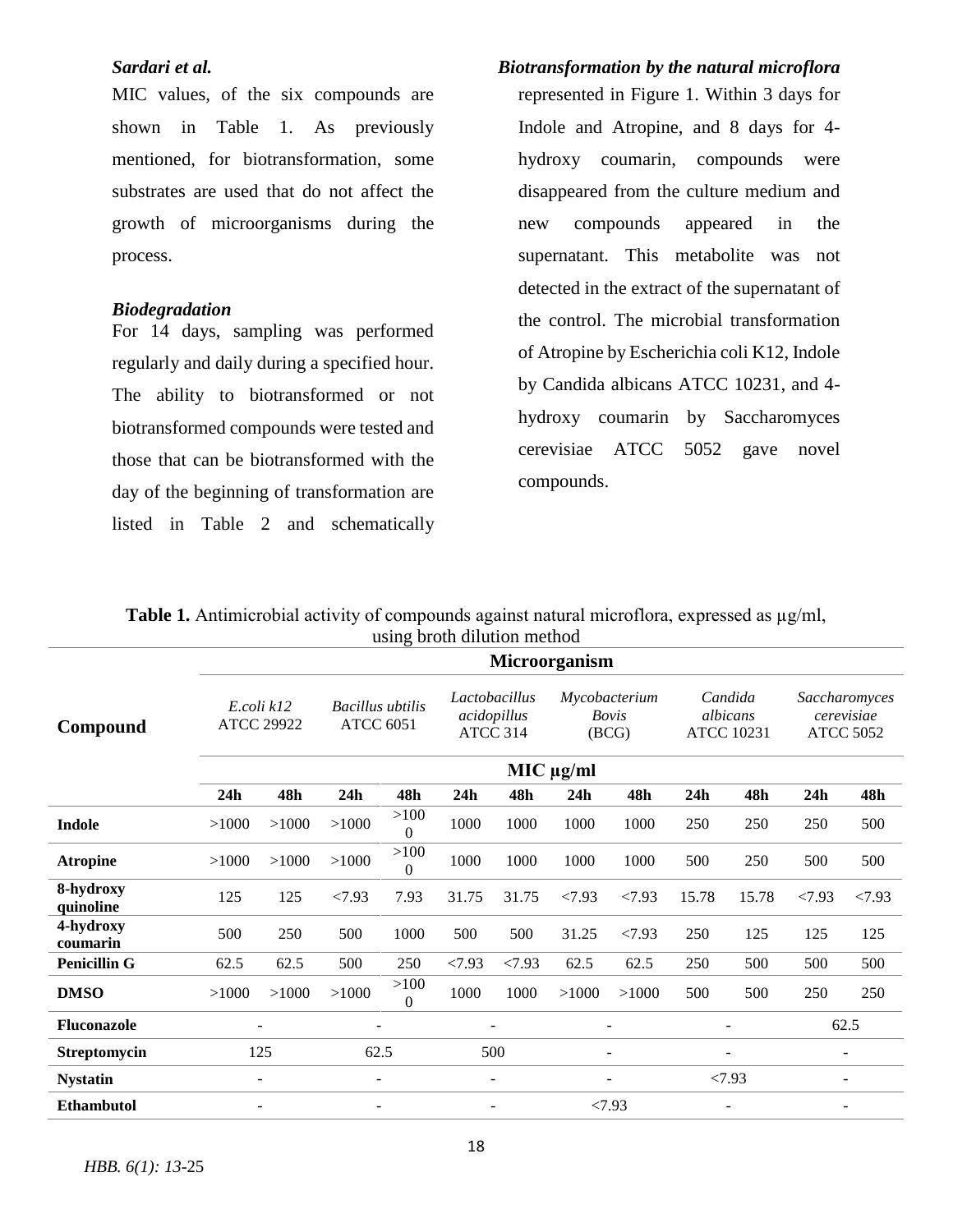| biotransformation |                               |        |  |  |
|-------------------|-------------------------------|--------|--|--|
| Compound          | Microorganism                 | Time   |  |  |
|                   |                               | (Days) |  |  |
| <b>Indole</b>     | Candida albicans ATCC 10231   |        |  |  |
| <b>Atropine</b>   | Escherichia coli ATCC 25922   |        |  |  |
| 4-hydroxy         | Saccharomyces cerevisiae ATCC |        |  |  |
| coumarin          | 5052                          |        |  |  |

**Table 2.** Ability of microorganism for biotransformed compounds with the day of beginning



**Figure 1**. Schematically representation of the ability of microorganism for biotransformed compounds.

### *Thin Layer Chromatography (TLC) analysis*

Qualitative analysis of the reaction products was carried out by TLC on glass plates, using a 0.2-mm layer of silica gel. The best mobile phase for purifying the ethyl acetate fraction of the biotransformation was selected and was listed in Table 3. According to TLC results, the spot appeared in biotransformation but not in the original was selected.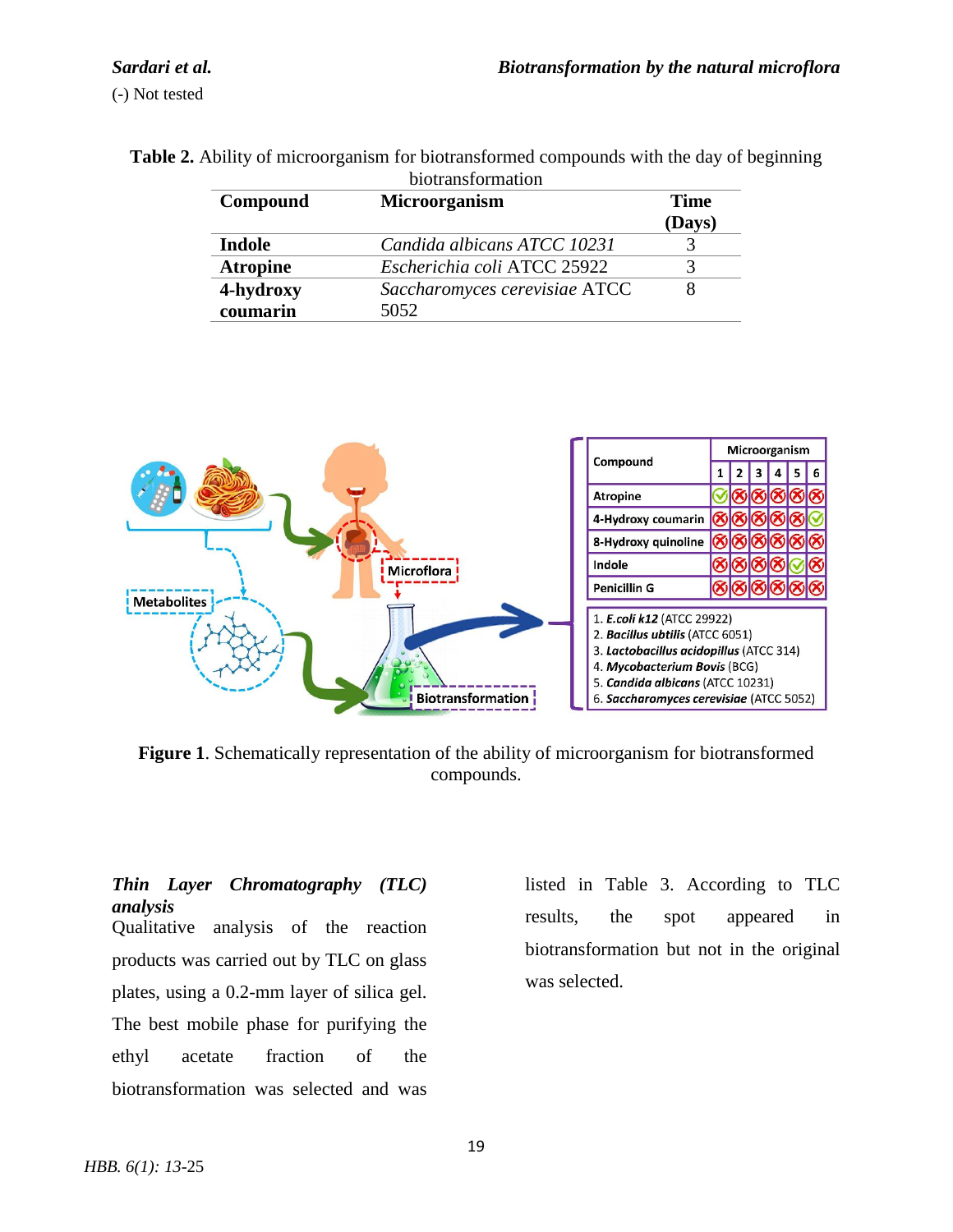#### **DISCUSSION**

The present study aimed to evaluat the biotransformation of atropine, 4-hydroxy coumarin, 8-hydroxy quinoline, indole, and penicillin G. Bacteria, fungi, and yeasts were tested for their ability to biotransform substrate. The critical difference between fermentation and microbial transformation is that there are several catalytic steps between the substrate and the product in fermentation while there are only one or two in biotransformation. The distinction is also in the fact that the chemical structures of the substrate and the product resemble one another in biotransformation, but not necessarily in fermentation. There are many potential pharmaceutical applications of the biological compounds along with their different chemical structures have to lead to researches and identifying new compound from microbial biotransformation [1-12]. Microorganisms are capable to produce an abundant variety of enzymes in a short period of time as a result of their natural characteristic to multiply and aqueous media are generally compatible with enzymes and growing whole cells [10-35]. Atropine, 4-hydroxy coumarin, 8-hydroxy quinoline, indole, and penicillin G have not been applied as

a substrate for the biotransformation by microorganism were mentioned. Indole, atropine, and 4-hydroxy coumarin ability to transform by *Candida albicans* ATCC 10231, *Escherichia coli* K12, and *Saccharomyces cerevisiae* ATCC 5052. Indole is an important heterocyclic system because it is built into proteins in the form of amino acid tryptophan and is used for the synthetic pharmaceuticals [36-38]. The study of indole derivatives by yeast biotransformation was very limited. Atropine, a tropane alkaloid of medicinal importance, however, little data is available on the in vitro metabolism and metabolites of atropine [14]. Coumarins produce a major group of secondary plant metabolites and it is normally in human food. Coumarine biotransformation is very important and is used for new pharmaceuticals [28].

The most broadly exploited and commercially significant yeasts are the related species and strain *Saccharomyces cerevisiae* and *Candida albicans* which have been particularly shown to catalyze compounds with carbonyl groups or carbon-carbon bonds [39]. The microbial biotransformation products were loaded on thin layer silica gel plates and separated on TLC plates through different solvent systems. This study reports novel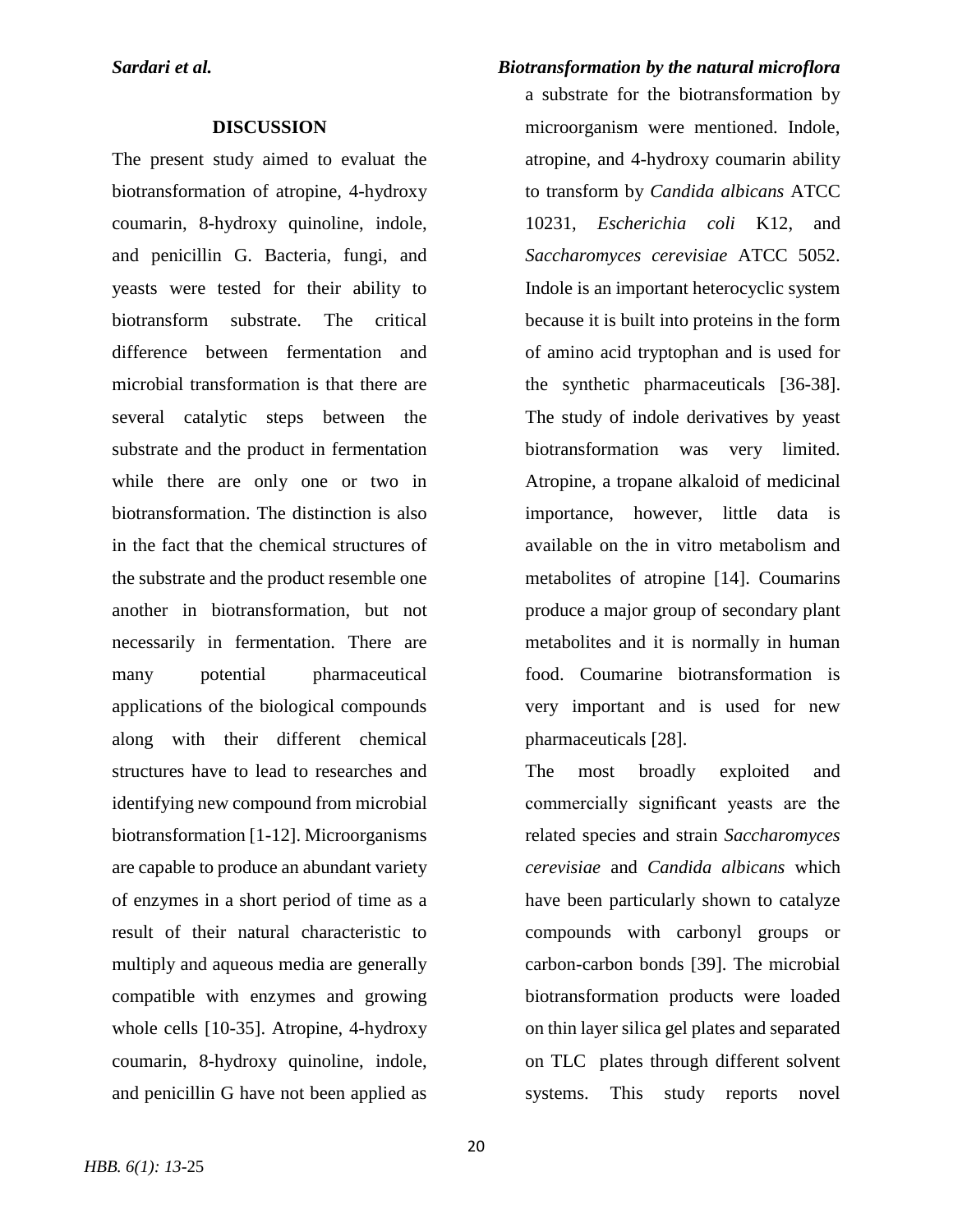compounds from microbial biotransformation. In future investigations, it would try to purify and identify the mentioned metabolites with

*Sardari et al. Biotransformation by the natural microflora*

spectroscopy methods such as NMR and Mass spectroscopy.

| <b>Compounds</b>       | <b>Solvent system</b>                     | V:V            | $Rf$ compound | $Rf_{\text{new}}$ |
|------------------------|-------------------------------------------|----------------|---------------|-------------------|
|                        |                                           |                |               | compound          |
| Indole                 | n-hexane: Ethyl acetate                   | 5:5            | 0.93          | 0.26              |
| <b>Atropine</b>        | Toluene: Ethyl acetate: Tri<br>ethylamine | 7:2:1          | 0.82          | 0.62              |
| 8-hydroxy<br>quinoline | Dichloromethane: Methanol                 | 9:1            | 0.76          |                   |
| 4-hydroxy<br>coumarin  | n-hexane: Ethyl acetate                   | $2.5:7.5$ 0.37 |               | 0.42              |
| <b>Penicillin G</b>    | Acetone: Acetic acid                      | 9.5:0.5        | 0.94          |                   |
| Rf: retardation factor |                                           |                |               |                   |

### **Table 3.** Mobiles phase systems studied and Rf value in new compound

#### **CONCLUSION**

This study described the biotransformation of natural and commercial compounds by microflora. This work, introduced new compounds from bioconversion of indole, atropine, and 4-hydroxy coumarin. *Candida albicans* ATCC 10231, *Escherichia coli* K12, and *Saccharomyces cerevisiae* ATCC 5052 with high capacity for microbial degradation were identified. The whole-cell of microorganisms were used to biotransform and the ability of microorganism this regard were assessed. In this research, three new compounds were introduced which are the basis for further microbial biotransformation research.

### **REFERENCES**

[1]. LieseA, Seelbach K, Wandrey C. Industrial biotransformations. *John Wiley and Sons*, 2006.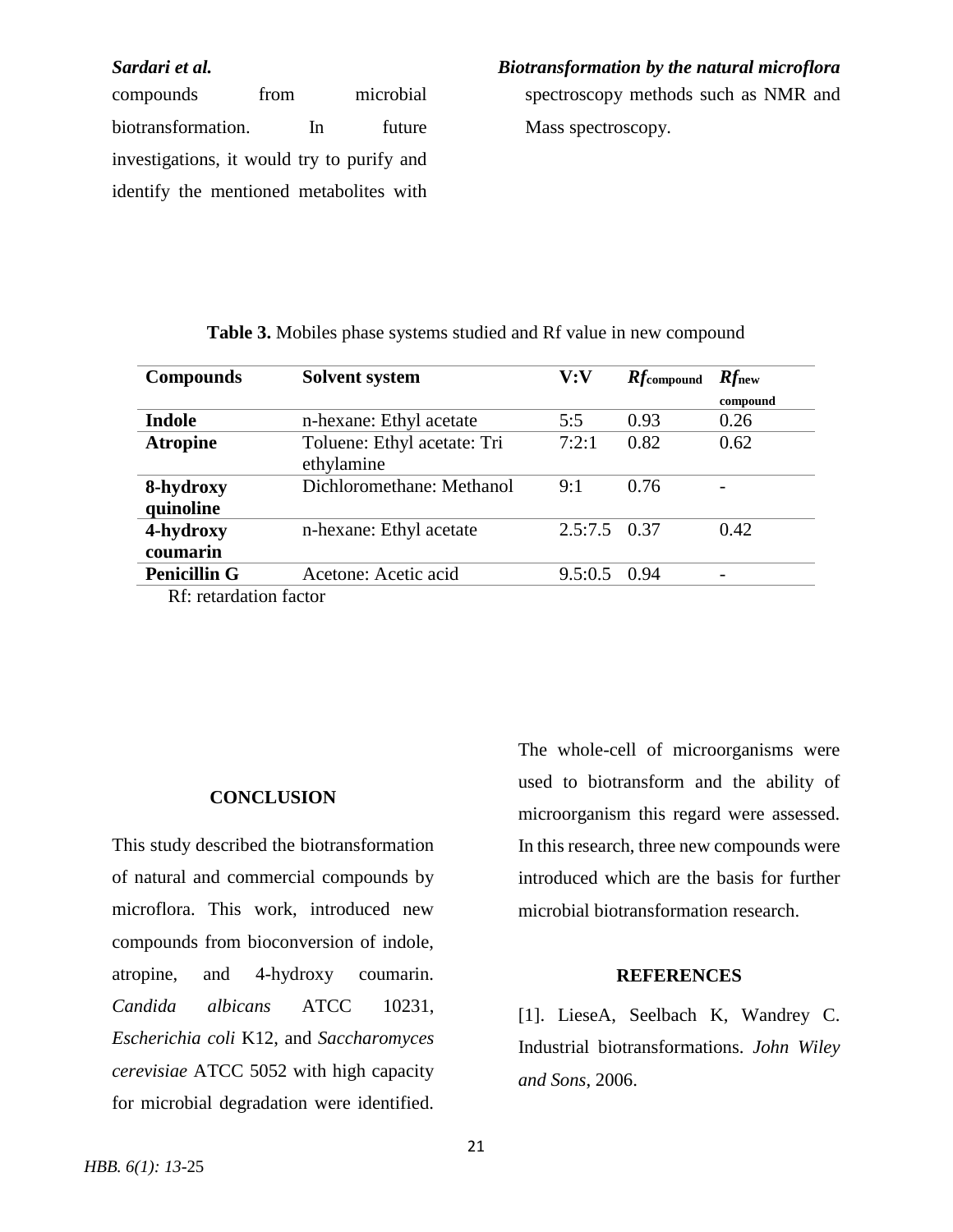[2]. Reetz MT. Biocatalysis in organic chemistry and biotechnology: past, present, and future. *J Am Chem Soc*, 2013; 135 (34): 12480-96.

[3]. Faria JMS, Nunes IS, Figueiredo, AC, Pedro LG, Trindade H, Barroso JG. Biotransformation of menthol and geraniol by hairy root cultures of Anethum graveolens: effect on growth and volatile components. *Biotechnol. Lett*, 2009; 31 (6): 897-903.

[4]. Parshikov IA, Netrusov AI, Sutherland JB. Microbial transformation of azaarenes and potential uses in pharmaceutical synthesis. *Appl. Microbiol. Biotechnol*, 2012; 95(4): 871-89.

[5]. Molina G, Pinheiro DM, Pimentel MR, dos Ssanros R, Pastore GM. Monoterpene bioconversion for the production of aroma compounds by fungi isolated from Brazilian fruits. *Food Sci. Biotechnol*, 2013; 22(4): 999-1006.

[6]. Demyttenaer J, De Kimpe N. Biotransformation of terpenes by fungi: Study of the pathways involved. *J. Mol. Catal. B Enzym*, 2001; 11(4-6): 265-70.

[7]. Nagpure AAL, Gupta RK, Bharti. Biotransformation of curcumin to vanillin. *Indian Journal of Chemistry*, 2011; 50B: 1119-22.

[8]. Norouzian D, Akbarzadeh A, Inanlou DN, Farahmand B, Saleh M, Sheikh-ul-

# *Sardari et al. Biotransformation by the natural microflora*

Eslam F, Vaez J. Biotransformation of alcohols to aldehydes by immobilized cells of Saccharomyces cerevisiae PTCC5080. *Enzyme Microb. Technol*, 2003; 33(3): 150-53.

[9]. Thompson ML, Marriott R, Dowle A, Grogan G. Biotransformation of β-myrcene to geraniol by a strain of Rhodococcus erythropolis isolated by selective enrichment from hop plants. *Appl. Microbiol. Biotechnol*, 2010; 85(3): 721- 30.

[10]. Hegazy MEF, Mohamed TA, ElShamy AI, Abou-El-Hamd HM, Mahalel UA, Reda EH, Shaheen AM, Tawfik WA, Shahat AA, Shams KA, Abdel-Azim NS, Hammouda FA. Microbial biotransformation as a tool for drug development based on natural products from mevalonic acid pathway: a review. *J. Adv. Res*, 2015; 6(1): 17-33.

[11]. Smitha MS, Singh S, Singh R. Microbial biotransformation: a process for chemical alterations. *J Bacteriol Mycol*, 2017; 4(2): 85.

[12]. Trevisan MG Poppi, RJ. Direct determination of ephedrine intermediate in a biotransformation reaction using infrared spectroscopy and PLS. *Talanta*, 2008; 75(4): 1021-27.

[13]. Roberts MF, Wink M. Biochemistry, ecology, and medicinal applications.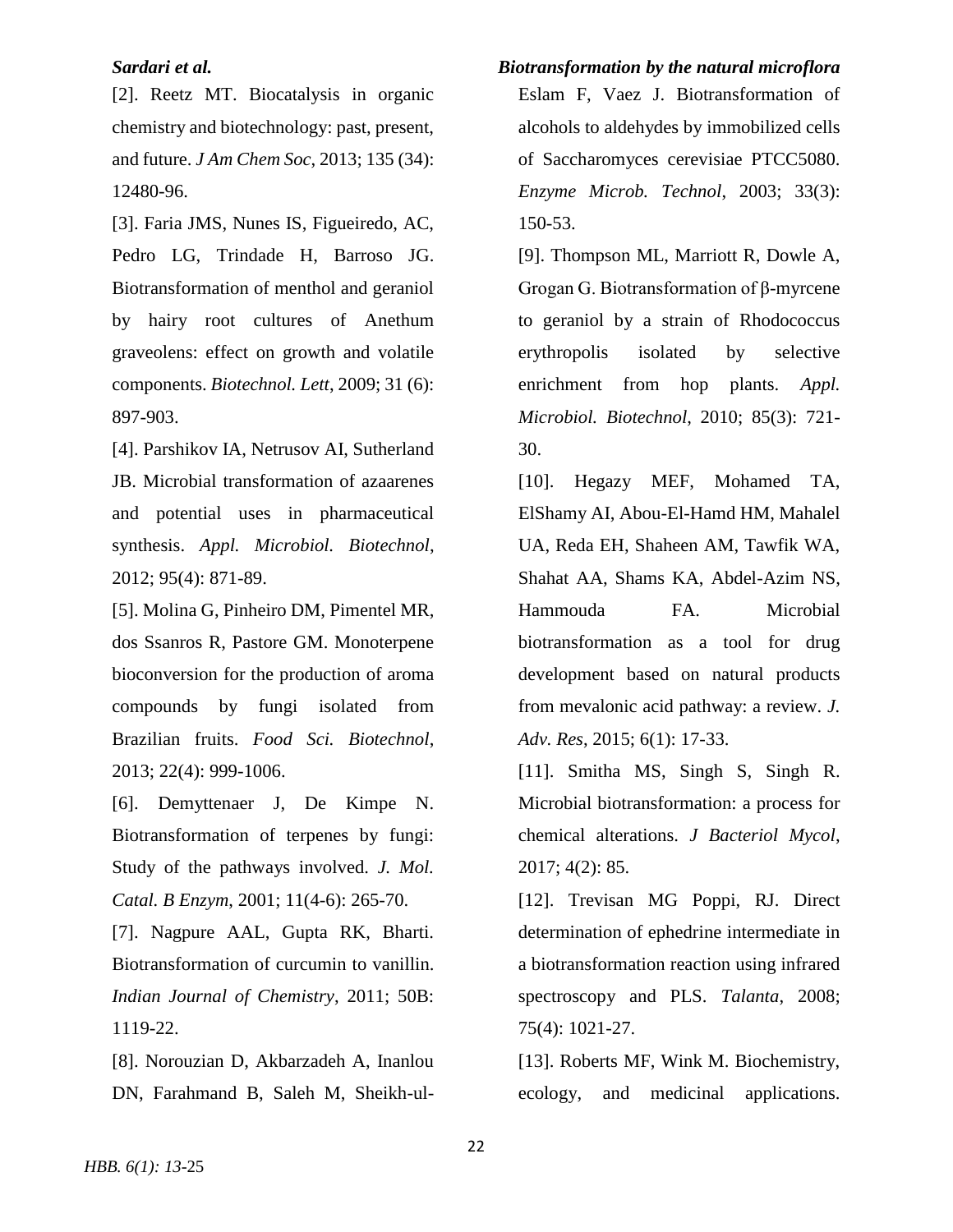*Alkaloids. Plenum Press. New York, London*, 1998; 1-7.

[14]. Chen H, Chen Y, Du P, Han F, Wang H, Zhang H. Sensitive and specific liquid chromatographic--tandem mass spectrometric assay for atropine and its eleven metabolites in rat urine. J. Pharm. *Biomed. Anal*, 2006; 40(1): 142-50.

[15]. Boros B, Farkas A, Jakabova S, Bacskay I, Kilar F, Felinger, A. LC-MS quantitative determination of atropine and scopolamine in the floral nectar of Datura species. *Chromatographia*, 2010; 71(1): 43-49.

[16]. karimi Bekr Z, Sardari, S, Khangholi S. Simple and fast identification of atropine and atropine-like molecules in some medicinal plant extracts by molecularly imprinted polymers. *Health Biotechnology and Biopharma*, 2020; 4(2): 57-69.

[17]. Johansen SS, Licht D, Arvin E, Mosbak H, Hansen AB. Metabolic pathways of quinoline, indole and their methylated analogs by Desulfobacterium indolicum (DSM 3383). *Appl. Microbiol. Biotechnol*, 1997; 47(3): 292-300.

[18]. Licht D, Johansen SS, Arvin E, Ahring BK. Transformation of indole and quinoline by Desulfobacterium indolicum (DSM 3383). *Appl. Microbiol. Biotechnol*, 1997; 47(2): 167-72.

# *Sardari et al. Biotransformation by the natural microflora*

[19]. Cui M, Chen F, Fu J, Sheng G, Sun G. Microbial metabolism of quinoline by Comamonas sp. *World J. Microbiol. Biotechnol*, 2004; 20(6): 539-43.

[20]. Bahreini M, Bondarian F, Ebrahimi A, Allami K. Design and computational analysis of a derivative of camptothecin. *Health Biotechnology and Biopharma*, 2019; 2(4): 1-10.

[21]. Sumpter WC, Miller FM. Heterocyclic compounds with indole and carbazole systems. *John Wiley and Sons*, 2009; 16.

[22]. Chen Y, Xie X G, Ren C G, Dai C C. Degradation of N-heterocyclic indole by a novel endophytic fungus Phomopsis liquidambari. *Bioresour. Technol*, 2013; 129: 568-74.

[23]. Arora P, Sharma A, Bae H. Microbial degradation of indole and its derivatives. *J. Chem*, 2015.

[24]. Kayser O, Kolodziej H. Antibacterial activity of simple coumarins: structural requirements for biological activity. *Zeitschrift für Naturforsch. C*, 1999; 54(3- 4):169-74.

[25]. Hamdi N, Puerta MC, Valerga P. Synthesis, structure, antimicrobial and antioxidant investigations of dicoumarol and related compounds. *Eur. J. Med. Chem*, 2008; 43(11): 2541-48.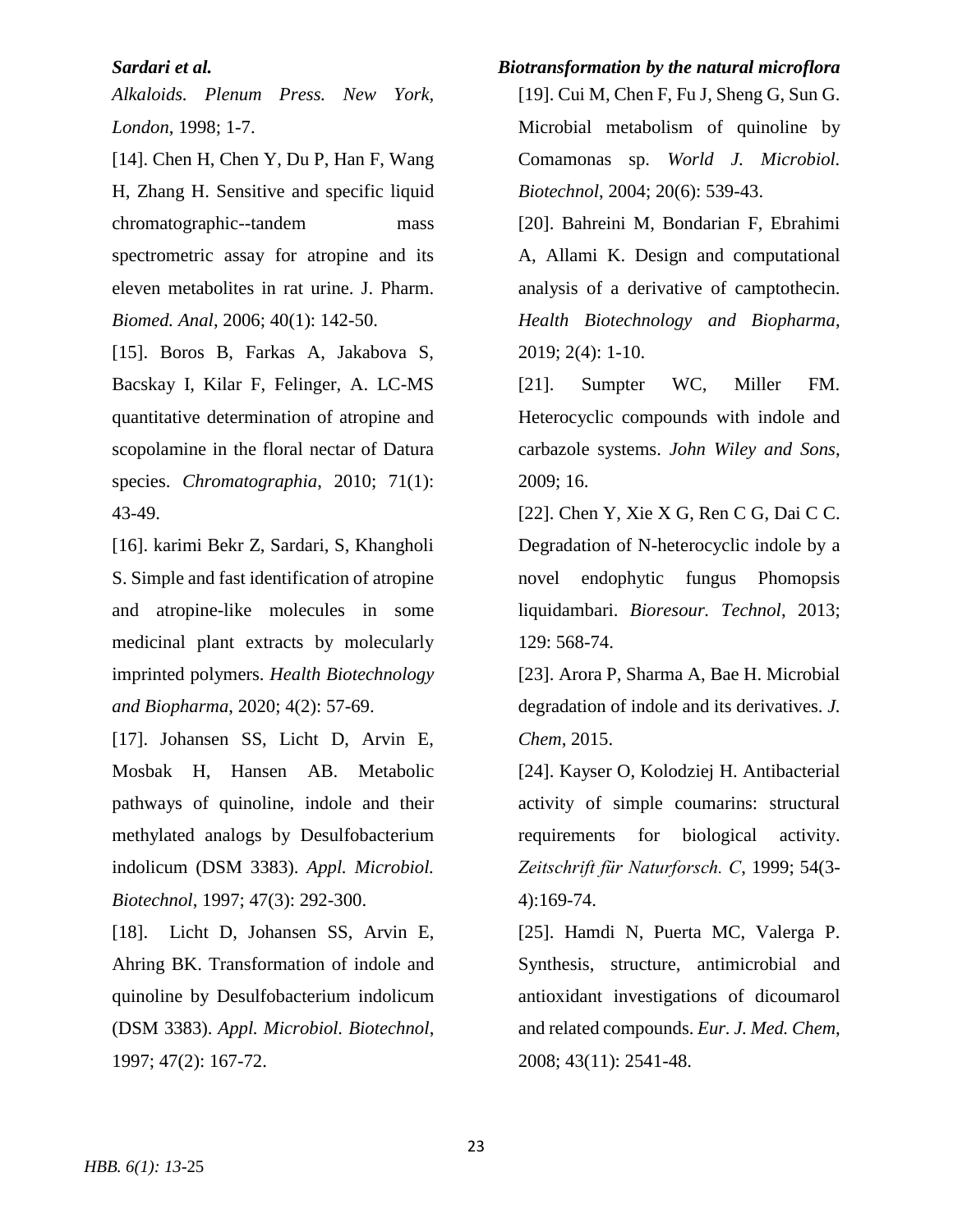[26]. Zavrsnik D, Muratovic S, Spirtovic S, Softic D, Medic-Saric, M. The synthesis and antimicrobial activity of some 4 hydroxycoumarin derivatives. *Bosn. J. basic Med. Sci*, 2008; 8(3): 277.

[27]. Smyth T, Ramachandran VN, Smyth WF. A study of the antimicrobial activity of selected naturally occurring and synthetic coumarins. *Int. J. Antimicrob. Agents*, 2009; 33(5): 421-26.

[28]. Marumoto S, Miyazawa M. Microbial reduction of coumarin, psoralen, and xanthyletin by Glomerella cingulata. *Tetrahedron*, 2011; 67(2): 495–500.

[29]. Sardari S Daneshtalab M, Micetich, Ronald G. 31P-NMR study for determination of coumarin antifungal mechanism of action. *Health Biotechnology and Biopharma*, 2017; 1(3): 37-51.

[30]. Chin H S, Sim J, Sim T S. Mutation of N304 to leucine in Streptomyces clavuligerus deacetoxycephalosporin C synthase creates an enzyme with increased penicillin analogue conversion. *Biochem. Biophys. Res. Commun,* 2001; 287(2): 507- 13.

[31]. Nabi SA, Khan MA, Khowaja SN, Alimuddin. Thin-layer chromatographic separation of penicillins on stannic

*Sardari et al. Biotransformation by the natural microflora* arsenate-cellulose layers. *Acta Chromatogr*, 2006; (16); 4-172.

> [32]. John H, Barbara , David A, Beth A, Steven D, Vishun C. M38-A2: Reference Method for Broth Dilution Antifungal Susceptibility Testing of Filamentous Fungi, Approved Standard. 2008.

> [33]. Brown B.A. Broth microdilution MIC test for rapidly growing mycobacteria. *Clin. Microbiol. Proced. Handb*, 1994.

> [34]. De Carvalho CCCR, da Fonseca MMR. Biotransformation of terpenes. *Biotechnol. Adv*, 2006; 24(2): 134-42.

> [35]. Zhang W, Huang J, Wo X, Wang P. Microbial transformation of curcumin to its derivatives with a novel Pichia kudriavzevii ZJPH0802 strain. *Appl. Biochem. Biotechnol*, 2013; 170(5): 1026- 37.

> [36]. Sharma V, Kumar P, Pathak D. Biological importance of the indole nucleus in recent years: a comprehensive review. *J. Heterocycl. Chem*, 2010; 47(3): 491-502.

> [37]. Chunxiao D, Ma, Ma F, Yang Q, Li J, Yang Y, Qu B, Yuanyuan. Investigation of indole biodegradation by Cupriavidus sp. strain IDO with emphases on downstream biotransformation and indigo production. *Environmental Science and Pollution Research*, 2022; 29(6): 8369-81.

> [38]. Mindt M, Kashkooli BM, Suarez-Diez A, Ferrer M, Jilg L, Bosch T, Martins